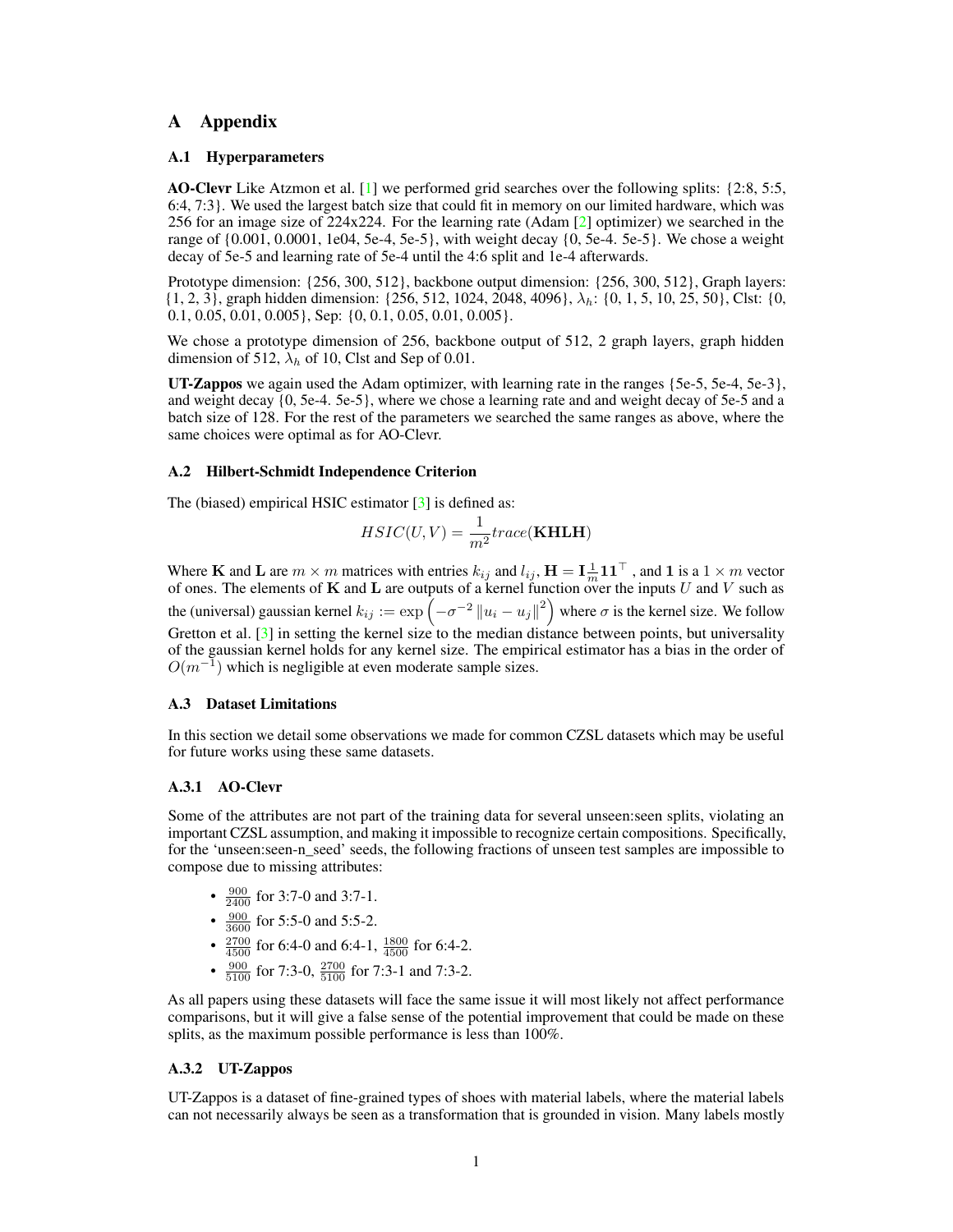serve for humans to inform the material the shoes are made of, but are visually indistinguishable from other shoes with different material labels (cf. Figure [1\)](#page-1-0). 8 out of 16 materials are some type of leather, and 3 materials are specifically designed to resemble other materials as much as possible (faux fur, faux leather, synthetic). Compound materials are only labeled with a single material, and not necessarily with the most prevalent material. Colors and patterns, combined with the low resolution of the images, often obscure crucial details and textures required to recognize certain materials.

<span id="page-1-0"></span>

Figure 1: UT-Zappos, examples of visually meaningless material labels.

# A.3.3 C-GQA

The C-GQA dataset [\[4\]](#page-4-3) is a subset from the GQA dataset [\[5\]](#page-4-4). GQA is an inherently multi-attribute object detection dataset, but it has been filtered on the bounding boxes of large enough size where an object is only described by one attribute. However, due to the way object detection datasets are labeled, this still leaves many ambiguous images. Aside from the relatively high label noise, an object that is (partially) in front of another will be contained in the other object's bounding box. In one case, e.g., an image of a television may be labeled as a black television, while in another case it is labeled as the yellow wall it is hanging from (cf. Figure [2\)](#page-2-0). Similarly, CZSL datasets for usually focus on one type of attribute of which there exists only one instance in the image, such as color or material, giving an unambiguous true answer to the question which attribute an image contains. GQA contains a wide variety of different attributes, even if an object has only been labeled with one, resulting in a high degree of ambiguity when only asking for a single attribute label.

### A.3.4 Side-note on Common CZSL Implementations

All CZSL papers with open source code that we have evaluated use imagenet crops (resize to  $256 \times 256$ , crop to  $224 \times 224$ ). With the bounding boxes in GQA already being very tight, this crops out a considerable part of the subject of the image in the C-GQA dataset. The same happens, to a lesser extent, on UT-Zappos images, where the heel and tip of most shoes are cropped out, and to images in MIT-States.

### A.4 Error Analysis

### A.4.1 AO-Clevr

Aside from color and shape labels, AO-Clevr also provides size (small or large) and material (rubber or metal) labels. We look at the 4:6 split, where 47.0% of all test samples are labeled 'small' (and 53.0% 'large'), and 52.2% are labeled 'rubber' (and 47.8% 'metal'). For the default image size of  $96 \times 96, 82.1\%$  of all errors are made on test samples that are labeled 'small', indicating a significant limitation in recognizing small objects. Rubber vs. metal, or rather matte vs. shiny, does not offer significant difficulties, as 50.9% of errors are made on samples labeled 'rubber', which is close to the expected error distribution.

To increase the performance on small objects, we look at two straightforward options: multi-scale architecture  $[6]$ , and simply increasing the input image size. Yosinski et al.  $[7]$  have shown that neural networks learn more general, fine-grained features, such as corners or eyes, in their earlier layers, and global features representing entire objects in their final layers. A multi-scale architecture takes advantage of this fact by leveraging the outputs of multiple layers, instead of only the final layer. Figure [3](#page-2-1) shows our multi-scale architecture. We repeat our prototype layer at 3 different output layers of the backbone, and sum the output logits for the final classification score. This approach brings the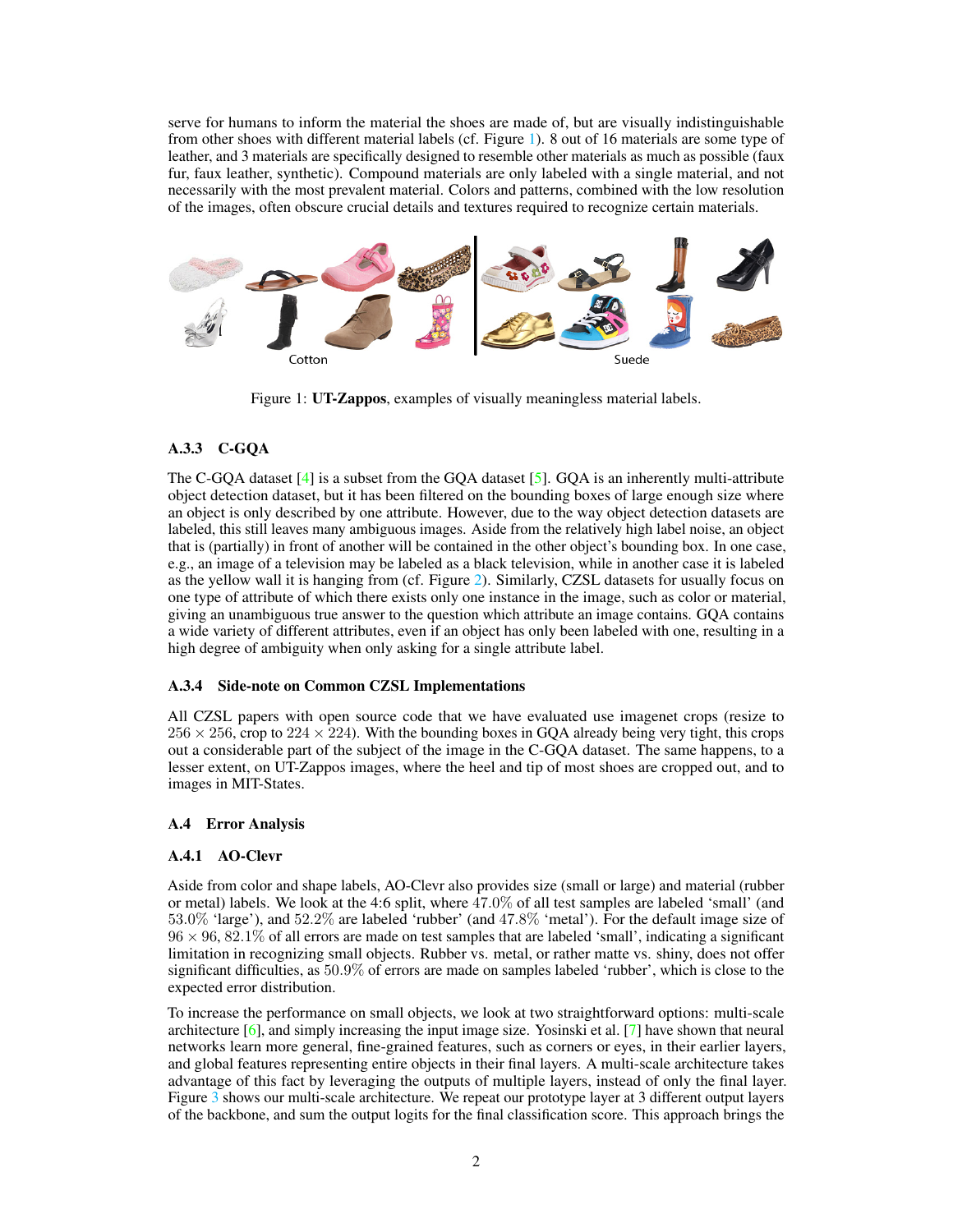<span id="page-2-0"></span>

White Shirt White Gate **Toasted Bread** White Wall Dark Frame

Round Sink Blue Ground Red Tie White Robe Flat Water

Figure 2: C-GQA, examples of images in the C-GQA dataset and their compositional labels, drawn uniformly at random.

error on 'small' samples down to 67.2% (a 14.9% absolute improvement), while also improving the final classification score.

<span id="page-2-1"></span>

Figure 3: **Multi-Scale architecture**, prototype layers are placed at multiple scales in the backbone, their compatibility scores are combined for the final prediction.

Simply increasing the input image size to  $224 \times 224$ , however, leads to a much greater improvement, with a test sample error on 'small' objects of just 56.9% (a 10.3% absolute improvement over multi-scale). Both approaches significantly increase memory requirements, the multi-scale approach slightly less than increasing the image size. The multi-scale approach requires more computational resources, as the extra prototype layers require calculating the independence loss and spatial attention weights multiple times. Even though the final error of  $56.9\%$  (as opposed to the expected 47.0%) still indicates some difficulty with recognizing small objects, utilising both approaches at the same time does not improve the final accuracy.

Finally, Figure [4](#page-3-0) shows confusion matrices for the attribute and object predictions. We can see that almost all attribute errors misclassify a purple object as a red object. This can be explained by the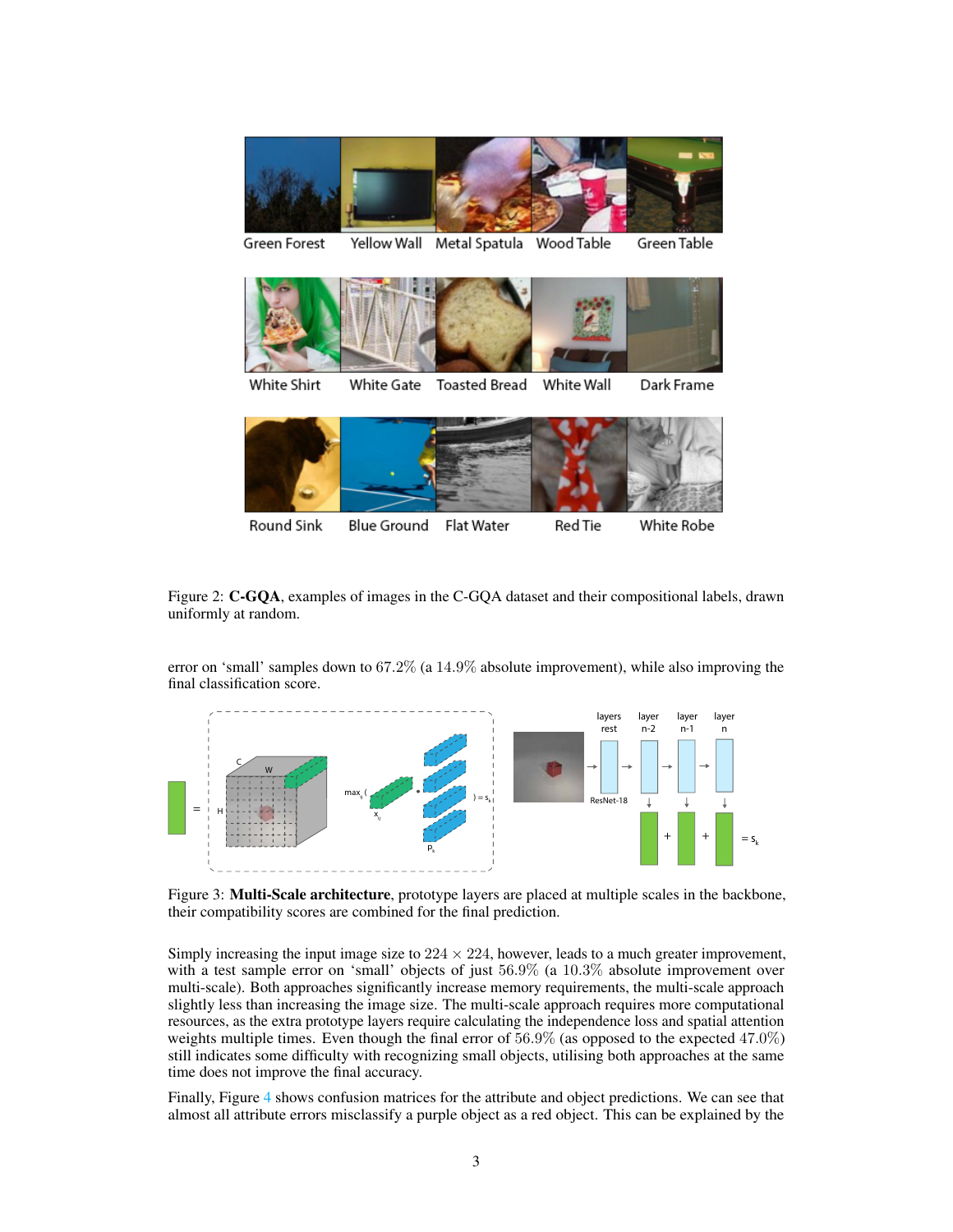fact that purple and gray are the only colors that appear in just one compositional class in the training data, and purple is close to red in RGB values. For the objects, cubes and spheres are never confused, but cubes and spheres are sometimes misclassified as cylinders and vice versa. This can be explained by the fact that cylinders combine properties of spheres and cubes (both a flat and a rounded side). The error of confusing spheres for cylinders is most prevalent, as the training data contains twice as many cylinders and cubes as spheres. As the unseen:seen split increases we can see these kinds of errors exacerbate; blue and cyan start being confused, as well as red, brown, and yellow.

<span id="page-3-0"></span>

Figure 4: AO-Clevr confusion matrices for the 4:6 split.

## A.4.2 UT-Zappos

Figure [5](#page-3-1) shows confusion matrices for the attribute and object predictions on UT-Zappos. For the object classifications most errors are fairly straightforward; knee-high boots, e.g., are confused with mid-calf boots, since the white background and cropping of the images often makes it impossible to infer scale. Boat shoes and slippers often have exactly the same shape as certain loafers.

The same can be seen for the attribute predictions, but as explained in Appendix [A.3,](#page-0-0) the labels here are often visually indistinguishable. Faux leather, a material that has been explicitly designed to look as much like real leather as possible, is almost exclusively misclassified as real leather. Full-grain leather is often visually indistinguishable from regular leather. Suede and Nubuck are both a type of sanded leather, which are difficult to distinguish when colored and in low resolution images. Synthetic and Cotton shoes, again, attempt to emulate different material types (cf. Figure [1](#page-1-0) for examples). Most of the errors are therefore mainly caused by attribute misclassifications; 59.7% of the errors have the correct object label, 11.4% have the correct attribute label, and the remaining 28.9% misclassify both.

<span id="page-3-1"></span>

Figure 5: UT-Zappos confusion matrices, Faux.Fur, Rubber, and Wool are not part of the test set, and therefore displayed blank.